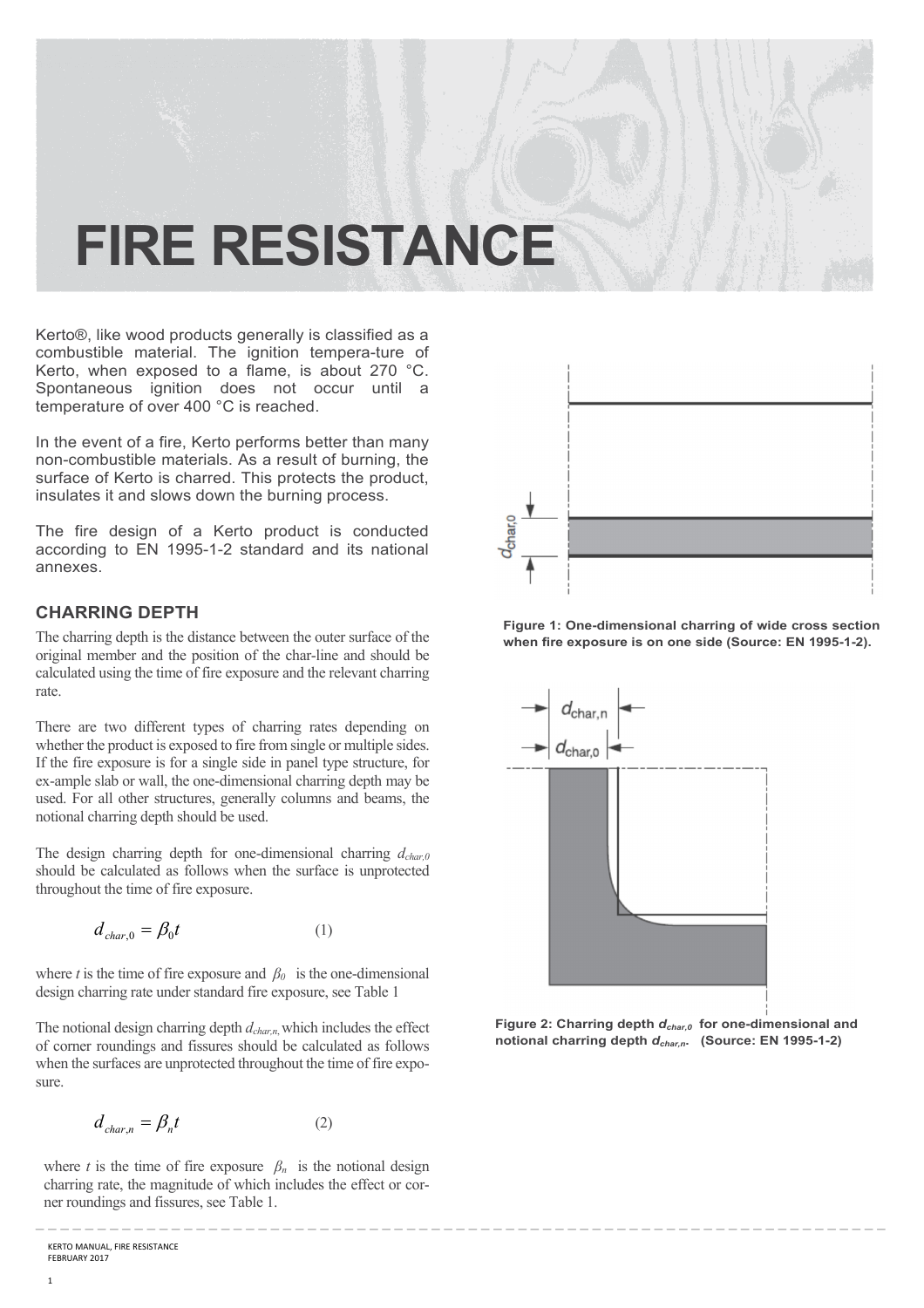#### **Table 1. The charring rates of Kerto products**

|                   | $\beta_0$ (mm/min) | $\beta_n$ (mm/min) |
|-------------------|--------------------|--------------------|
| Kerto-S, Kerto-Q  | $0.65*$            | $0.70*$            |
| Kerto-T, Kerto-L  | $0.70*$            | $0.75*$            |
| Kerto-Kate        |                    |                    |
| - thickness 15 mm | 0.75               |                    |
| - thickness 18 mm | 0.70               |                    |

\* If the product thickness is less than 20 mm, the charring rate should be increased with a factor  $\,_{h}$  =  $\sqrt{20mm}$  /  $h_{p} \,$  , where  $h_{p}$  is the product thickness.

#### **Example:**

What are the one-dimensional and notional charring depths if the fire exposure time is 15 minutes?

 $d_{char,n} = 0,70$  mm / min 15 min = 10,5 mm  $d_{char,0} = 0,65$  *mm* / min  $\cdot$  15 min = 9,8 *mm* 

**NOTE.** The fire resistance of the connections has to be notified in design in addition of the fire resistance of the Kerto members.

## **DESIGN VALUES OF MATERIAL PROPERTIES**

For verification of mechanical resistance, the design values of strength and stiffness properties should be determined as follows:

$$
f_{d, fi} = k_{\text{mod}, fi} \frac{f_{20}}{Y_{M, fi}}
$$
  

$$
S_{d, fi} = k_{\text{mod}, fi} \frac{S_{20}}{Y_{M, fi}}
$$
 (3)

where:

- $f_{d,fi}$  is the design strength in fire
- $S_{d,fi}$  is the design stiffness property (modulus of elasticity  $E_{d,f}$  or shear modulus  $G_{d,f}$ ) in fire
- *f20* is the 20 % fractile of a strength property at normal temperature
- *S20* is the 20 % fractile of a stiffness property (modulus of elasticity or shear modulus ) at normal temperature
- $k_{mod,fi}$  is the modification factor for fire
- $\Upsilon_{M,fi}$  is the partial safety factor for timber in fire

The 20 % fractile of a strength or a stiffness property should be calculated as follows.

(6)

$$
f_{20} = k_{fi} \cdot f_k
$$
 (5)  

$$
S_{20} = k_{fi} \cdot S_{05}
$$
 (6)

The charring rates of Kerto products have been tested up to 120 minutes. Research report VTT-S-04746-16.

## where:

\_ \_ \_ \_ \_ \_ \_ \_ \_ \_ \_ \_ \_ \_ \_ \_ \_ \_ \_ \_ \_ \_ \_ \_ \_ \_ \_ \_ \_ \_ \_ \_ \_ \_ \_ \_ \_ \_ \_ \_ \_ \_ \_ \_ \_ \_ \_ \_ \_ \_ \_ \_ \_ \_ \_ \_ \_ \_ \_ \_ \_ \_ \_ \_ \_ \_ \_ \_ \_

- *f20* is the 20 % fractile of a strength property at normal temperature
- *S20* is the 20 % fractile of a stiffness property (modulus of elasticity or shear modulus ) at normal temperature
- $S_{05}$  is the 5 % fractile of a stiffness property (modulus of elasticity or shear modulus ) at normal temperature
- $k_f$  is 1,1 for Kerto products
- **NOTE!** The modification factor for fire takes into account the reduction in strength and stiffness properties at elevated temperatures. The modification factor for fire replaces the modification factor for normal temperature design given in EN 1995-1-1. Values of *kmod, fi* fi are given in the relevant clauses of EN 1995-1-2.
- **NOTE!** The Eurocode 5 recommended partial safety factor in fire is  $\Upsilon_{\text{M},\text{fi}} = 1,0$ . Information on national choice may be found in the National Annex. In Finland the national choice for partial safety factor in fire  $\Upsilon_{\text{M},\text{fi}} = 1.0$ .

KERTO MANUAL, FIRE RESISTANCE FEBRUARY 2017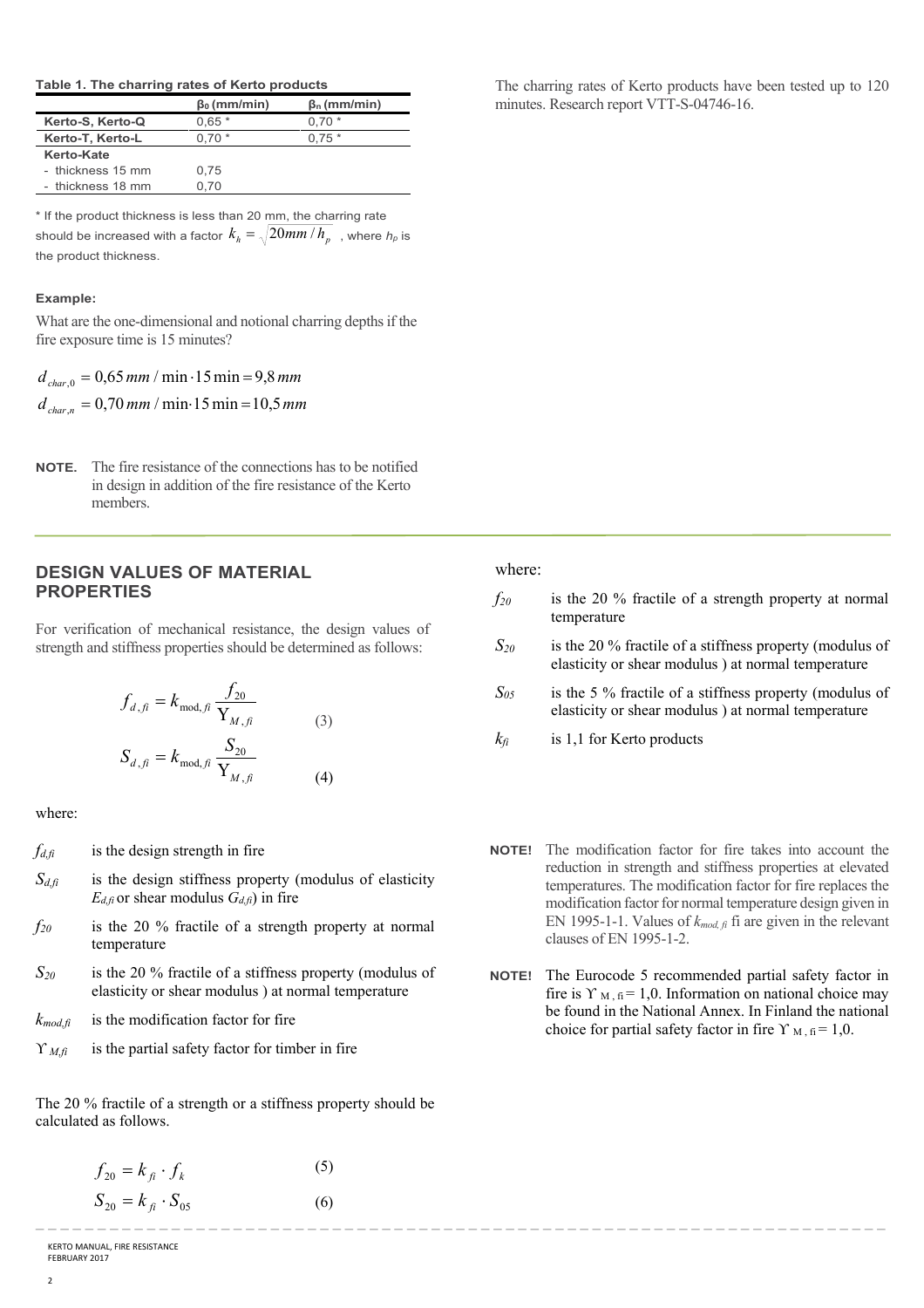## **SECTION PROPERTIES**

The section properties should be determined according to reduced cross-section method as per EN 1995-1-2 standard. Also the reduced properties method according to EN 1995-1-2 may be used.

**NOTE!** The recommended procedure is the reduced cross-section method. Information on National choice may be found in the National annex. In Finland, the National choice is to use the reduced cross-section method, which is presented below.

The effective cross-section should be calculated by reducing the initial cross-section by the effective charring depth  $d_{ef}$  (figure 3).

$$
d_{ef} = d_{char,n} + k_0 \cdot d_0 \tag{7}
$$

where:

*d0* is 7 mm

*dchar,n* is the notional design charring depth, see equation 2

*k0* is given in Table 2 and Figure 4.

For unprotected surfaces, *k0* should be determined from Table 2. For protected surfaces with  $t_{ch}$  > 20 minutes, it should be assumed that  $t_0$  varies linearly from 0 to 1 during the time interval from  $t = 0$  to  $t = t_{ch}$ , see Figure 4 (right). For protected surfaces with  $t_{ch} \leq 20$  minutes Table 2 applies.

#### **TABLE 2. Determination of**  $k_0$  **for unprotected surfaces with time** *t* **minutes.**





Time [min.]



**Figure 3. Definition of residual cross-section and effective cross-section (Source: EN 1995-1-2)** 

**NOTE.** It is assumed that material close to the char-line in the layer of thickness  $k\theta \cdot d\theta$  has zero strength and stiffness, while the strength and stiffness properties of the remaining crosssection are assumed to be unchanged.



Time [min.]

![](_page_2_Figure_19.jpeg)

\_ \_ \_ \_ \_ \_ \_ \_ \_ \_ \_ \_ \_ \_ \_ \_ \_ \_ \_ \_ \_ \_ \_ \_ \_ \_ \_ \_ \_ \_ \_ \_ \_ \_ \_ \_ \_ \_ \_ \_ \_ \_ \_ \_ \_ \_ \_ \_ \_ \_ \_ \_ \_ \_ \_ \_ \_ \_ \_ \_ \_ \_ \_ \_ \_ \_ \_ \_ \_